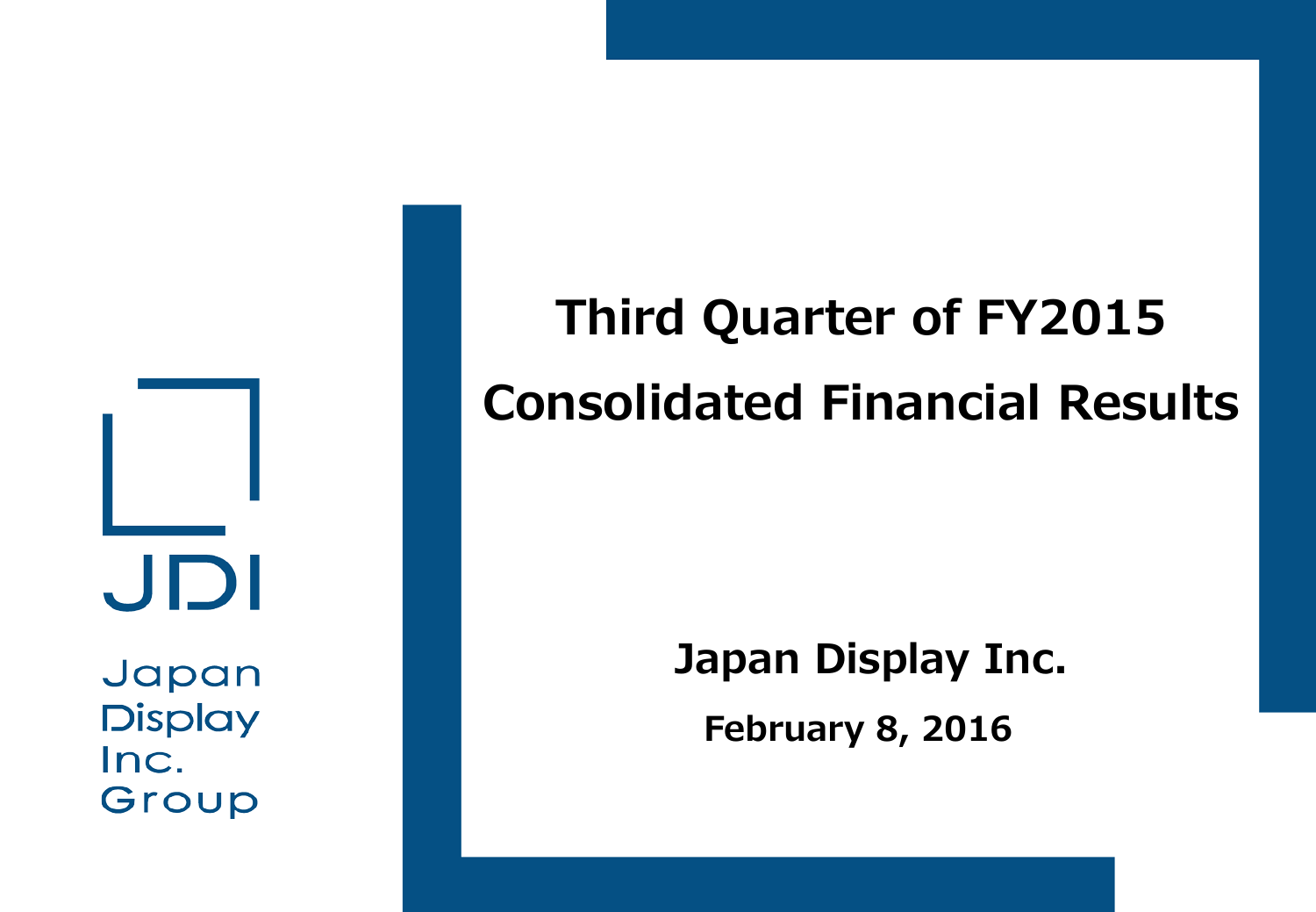# **1. 3Q-FY15 Financial Results & 4Q Guidance**

# **2. Market Trends & JDI's Action**

# **3. Progress of Management Reforms & Creating Stable Operating Base**

#### **Note:**

The depreciation costs noted in this document include amortization of goodwill and non-operating depreciation. The R&D costs noted in this document are the total of the amounts included in costs of goods sold and SG&A.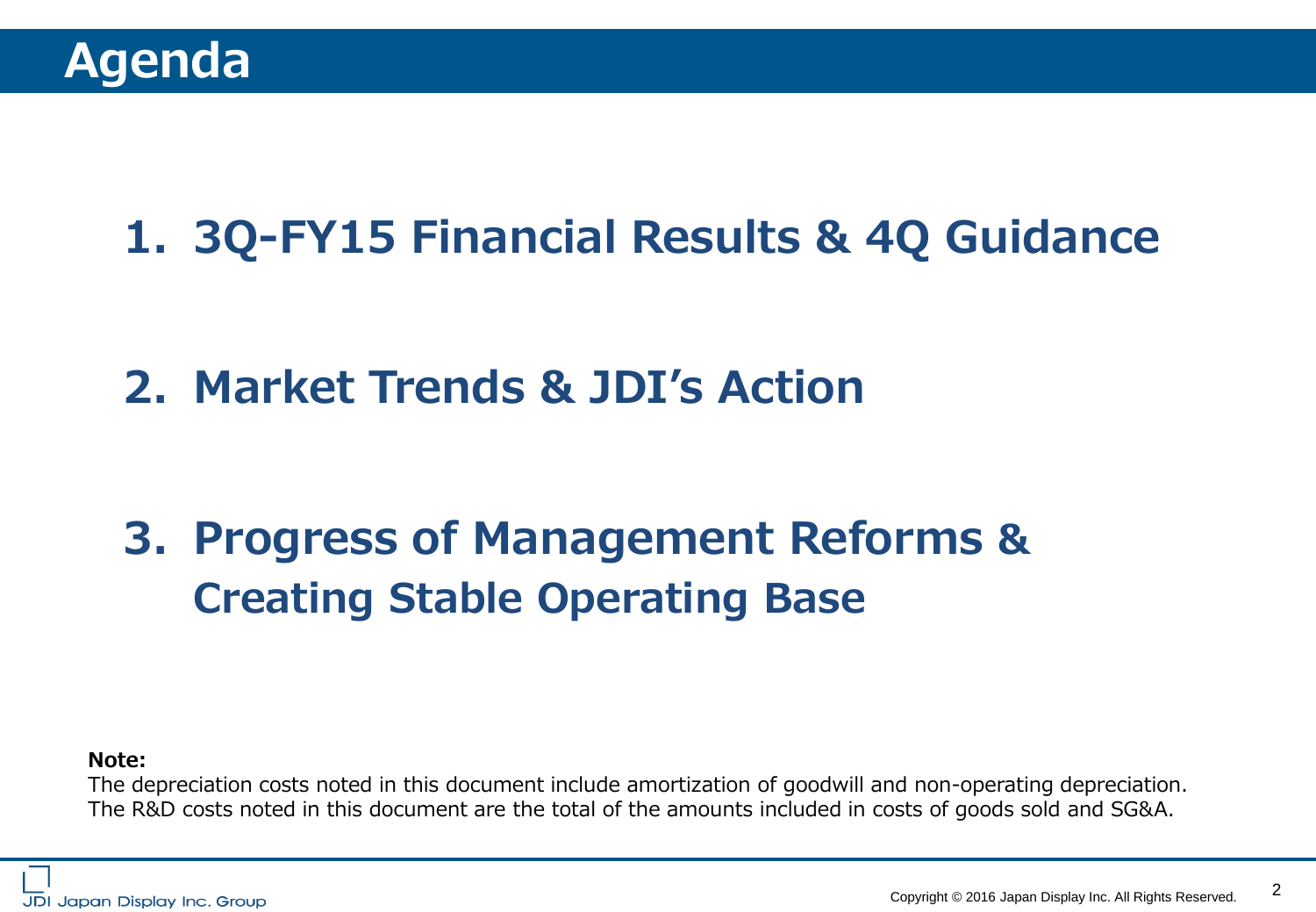# **3Q-FY2015 Results & 4Q Guidance**

# **Keiichi Yoshida Chief Financial Officer**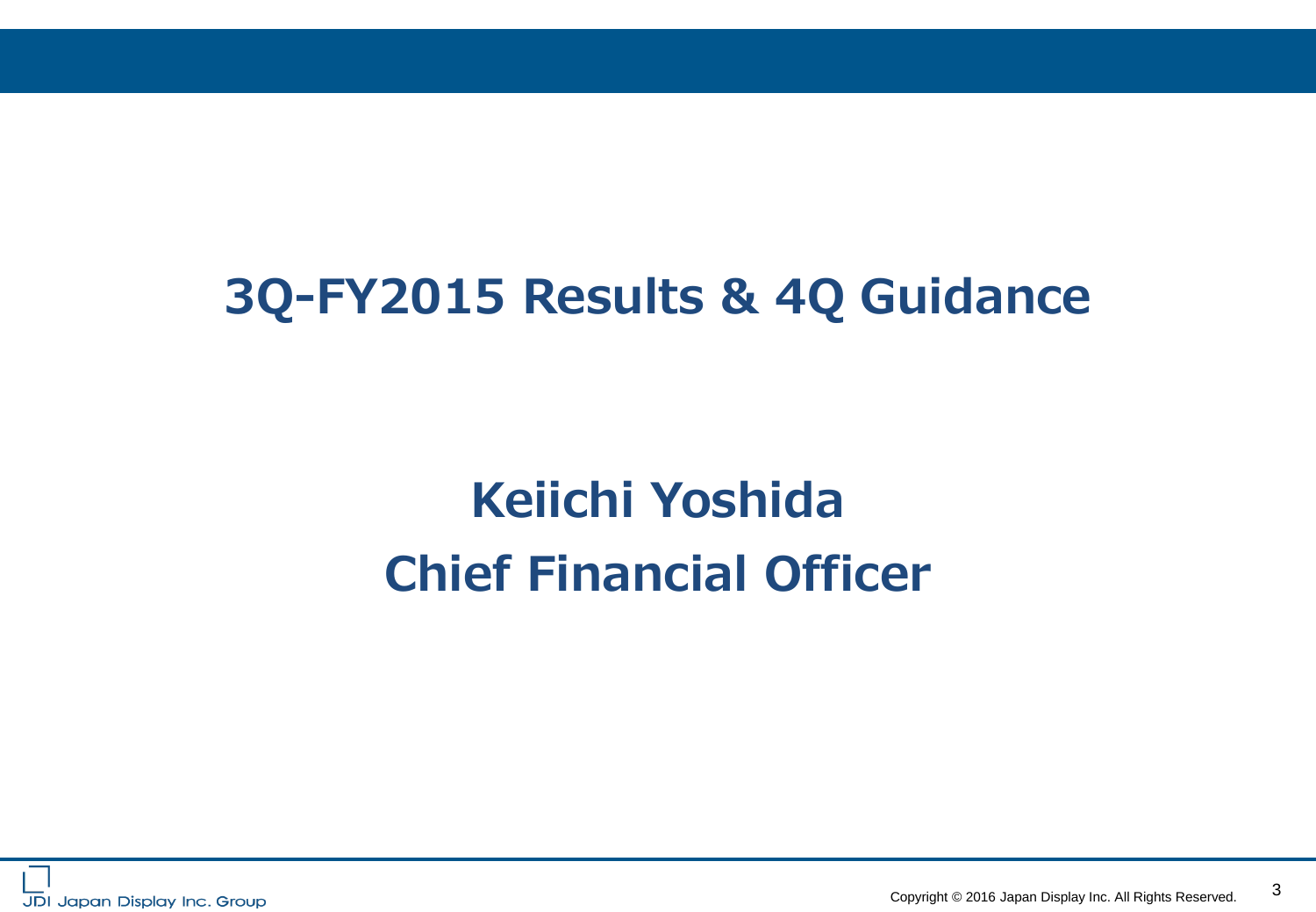# **3Q-FY 2015 Topics**

- Sales to China/other regions fell due to increased competition but with higher sales to a major customer total sales up 21% YoY to ¥305.0bn, in line with forecast.
- Worse product mix YoY was a minus but operational reforms to lower costs & fixed costs led to ¥13.3bn in op. income, in line with forecast.
- Customer demand slowdown apparent at end-3QFY15. Accelerating push to lower defective goods & back-end operations cost ratios, material costs etc.

|              |            |        |          |         | (Billion Yen) |
|--------------|------------|--------|----------|---------|---------------|
|              | <b>Net</b> | Op.    | Dep. $&$ | R&D     | FX rate       |
|              | sales      | income | Amort.   | expense | (¥/US\$)      |
| $3Q-FY15(A)$ | 305.0      | 13.3   | 20.3     | 3.9     | 121.5         |
| 3Q-FY15 (F)  | 310.0      | 13.0   | 21.4     | 6.3     | 120.0         |
| $3Q-FY14(A)$ | 251.1      | 14.7   | 17.4     | 3.3     | 114.4         |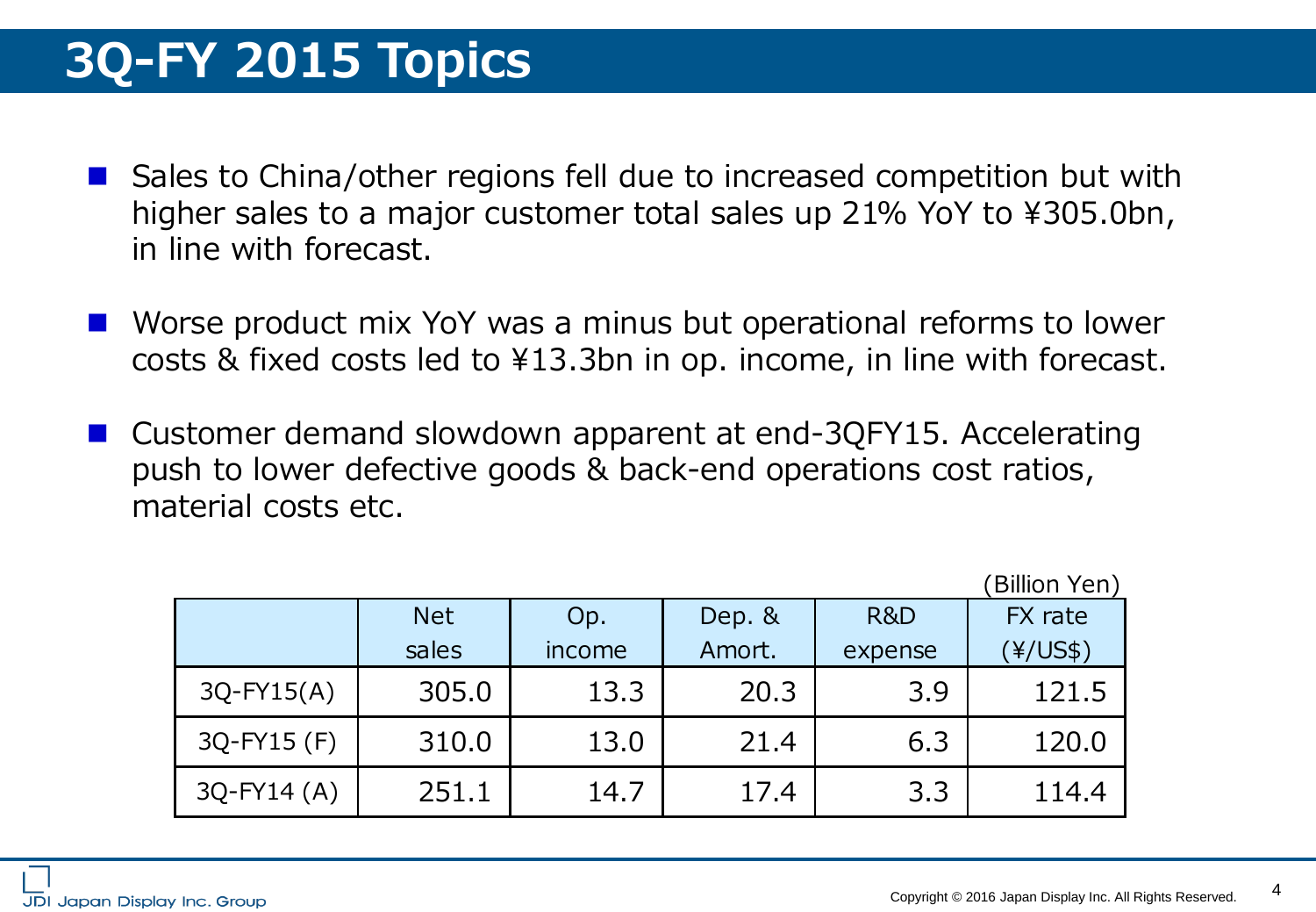# **Operating Results (3 Mo. Ended Dec. 31, 2015)**

|                             |            |         |          |         | (Billion yen) |
|-----------------------------|------------|---------|----------|---------|---------------|
|                             | $Q3$ -FY15 | Q3-FY14 | YoY Chg. | Q2-FY15 | QoQ Chg.      |
| Net sales                   | 305.0      | 251.1   | 53.9     | 261.7   | 43.3          |
| Cost of sales               | 278.8      | 224.4   | 54.4     | 237.1   | 41.7          |
| Gross profit                | 26.1       | 26.7    | (0.6)    | 24.6    | 1.5           |
|                             | 8.6%       | 10.6%   |          | 9.4%    |               |
| SG&A                        | 12.8       | 12.0    | 0.8      | 16.3    | (3.5)         |
| Operating income            | 13.3       | 14.7    | (1.4)    | 8.3     | 5.0           |
|                             | 4.4%       | 5.9%    |          | 3.2%    |               |
| Non-operating profit (loss) | (5.1)      | 3.6     | (8.7)    | (6.6)   | 1.5           |
| Ordinary income             | 8.2        | 18.3    | (10.1)   | 1.8     | 6.4           |
|                             | 2.7%       | 7.3%    |          | 0.7%    |               |
| Extraordinary income (loss) | (1.1)      | 1.1     | (2.2)    | 0.0     | (1.1)         |
| Income before tax           | 7.1        | 19.4    | (12.3)   | 1.8     | 5.3           |
|                             | 2.3%       | 7.7%    |          | 0.7%    |               |
| Net profit                  | 4.7        | 19.2    | (14.5)   | 0.1     | 4.6           |
|                             | 1.6%       | 7.6%    |          | 0.1%    |               |
| <b>EBITDA</b>               | 33.0       | 32.0    | 1.0      | 28.4    | 4.6           |
|                             | 10.8%      | 12.7%   |          | 10.8%   |               |

JDI Japan Display Inc. Group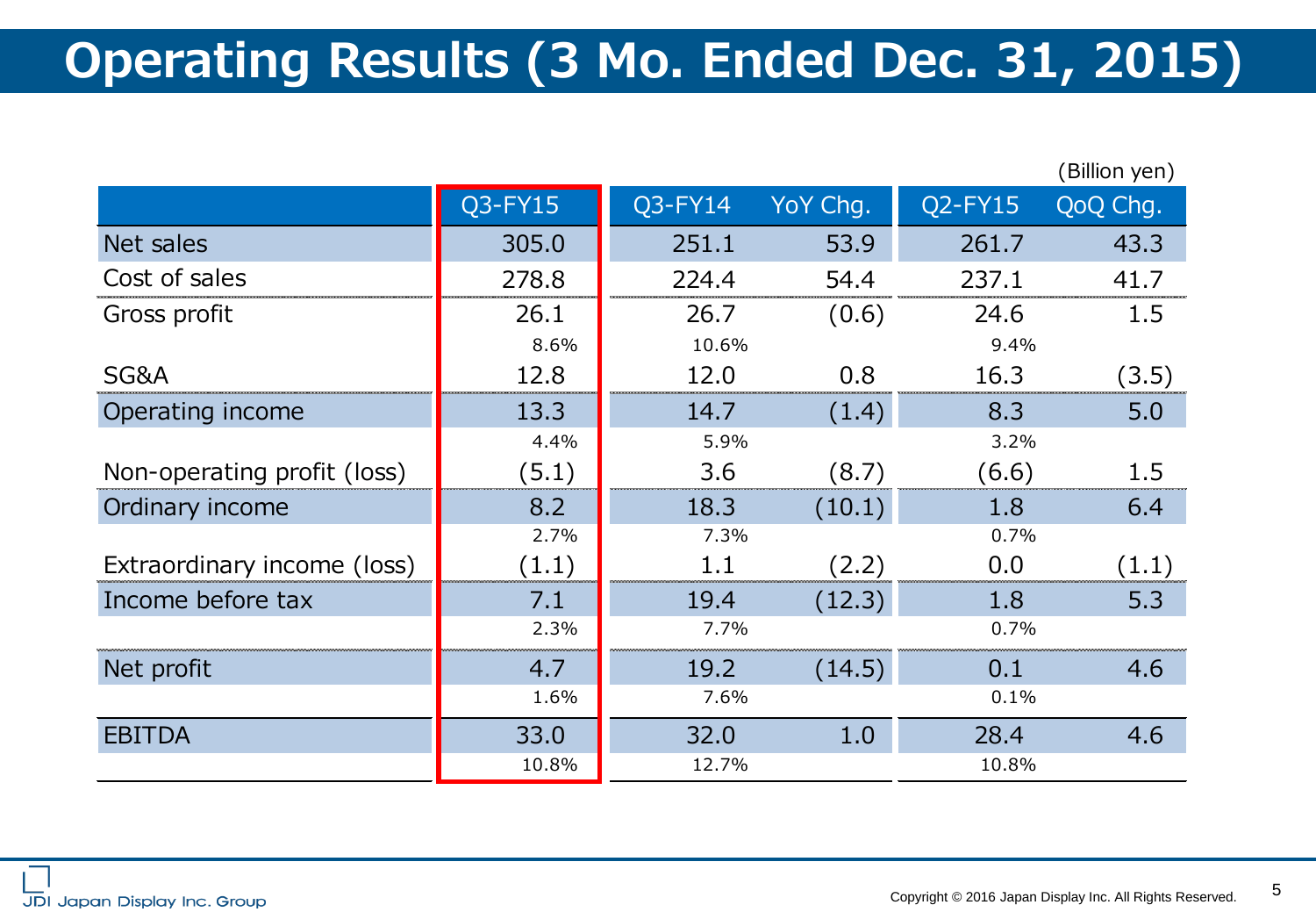# **Operating Results (9 Mo. Ended Dec. 31, 2015)**

(Billion yen)

|                             | 9 mo. ended<br>Dec.31, 2015 | 9 mo. ended<br>Dec.31, 2014 | YoY Chg. |           |
|-----------------------------|-----------------------------|-----------------------------|----------|-----------|
| Net sales                   | 812.8                       | 536.7                       | 276.1    | $+51.4%$  |
| Cost of sales               | 744.2                       | 506.1                       | 238.1    |           |
| Gross profit                | 68.6                        | 30.7                        | 38.0     | $+123.9%$ |
|                             | 8.4%                        | 5.7%                        |          |           |
| SG&A                        | 44.7                        | 36.2                        | 8.5      |           |
| Operating income (loss)     | 23.9                        | (5.6)                       | 29.5     |           |
|                             | 2.9%                        | $-1.0%$                     |          |           |
| Non-operating profit (loss) | (14.0)                      | 1.4                         | (15.4)   |           |
| Ordinary income (loss)      | 9.9                         | (4.2)                       | 14.0     |           |
|                             | 1.2%                        | $-0.8%$                     |          |           |
| <b>Extraordinary loss</b>   | (1.1)                       | (1.1)                       | (0.0)    |           |
| Income (loss) before tax    | 8.8                         | (5.2)                       | 14.0     |           |
|                             | 1.1%                        | $-1.0%$                     |          |           |
| Net income (loss)           | 4.4                         | 13.0<br>(8.6)               |          |           |
|                             | 0.5%                        | $-1.6%$                     |          |           |
| <b>EBITDA</b>               | 83.8                        | 46.2                        | 37.6     | $+81.5%$  |
|                             | 10.3%                       | 8.6%                        |          |           |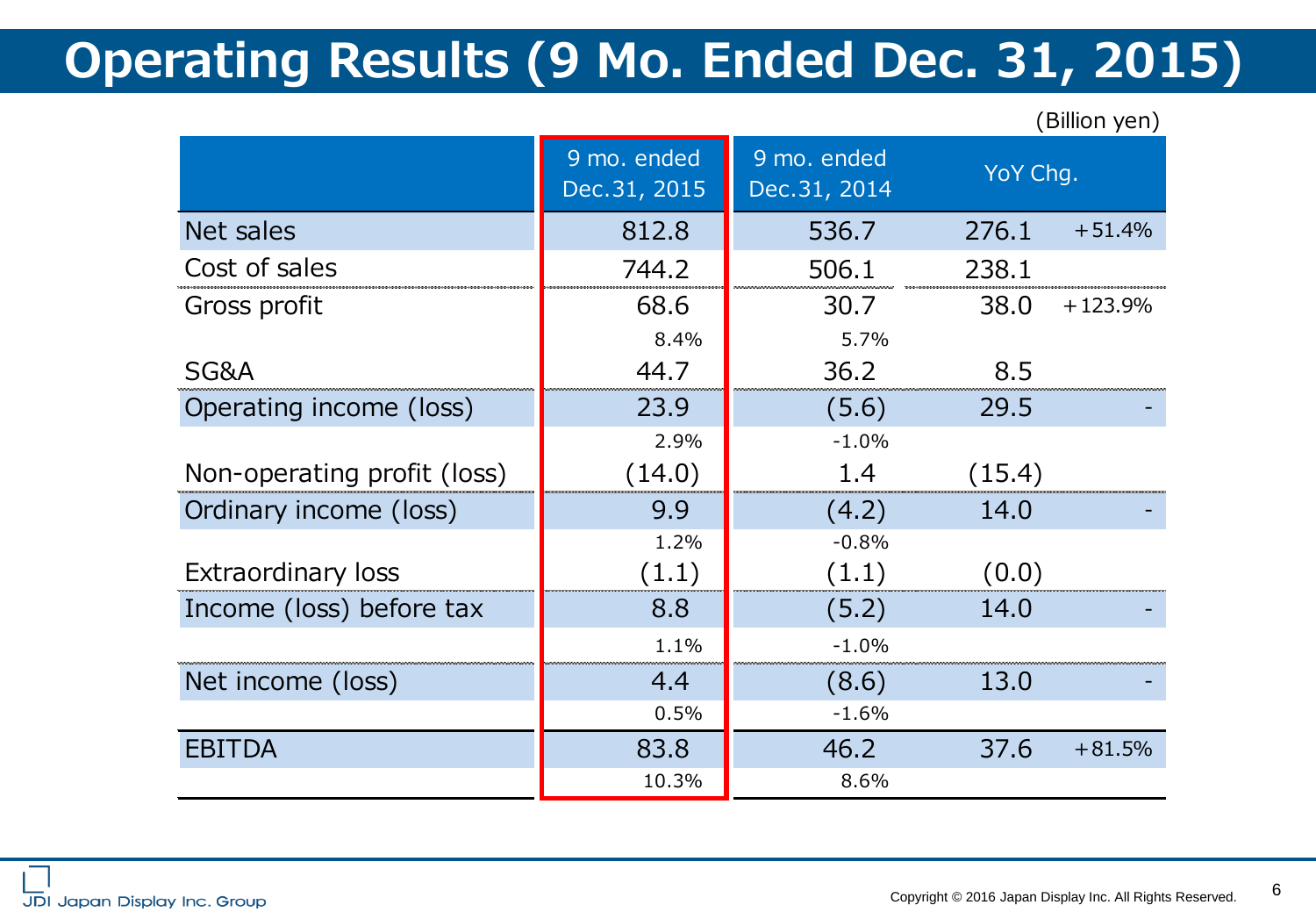# **3Q-FY 2015 Operating Income (QoQ Analysis)**

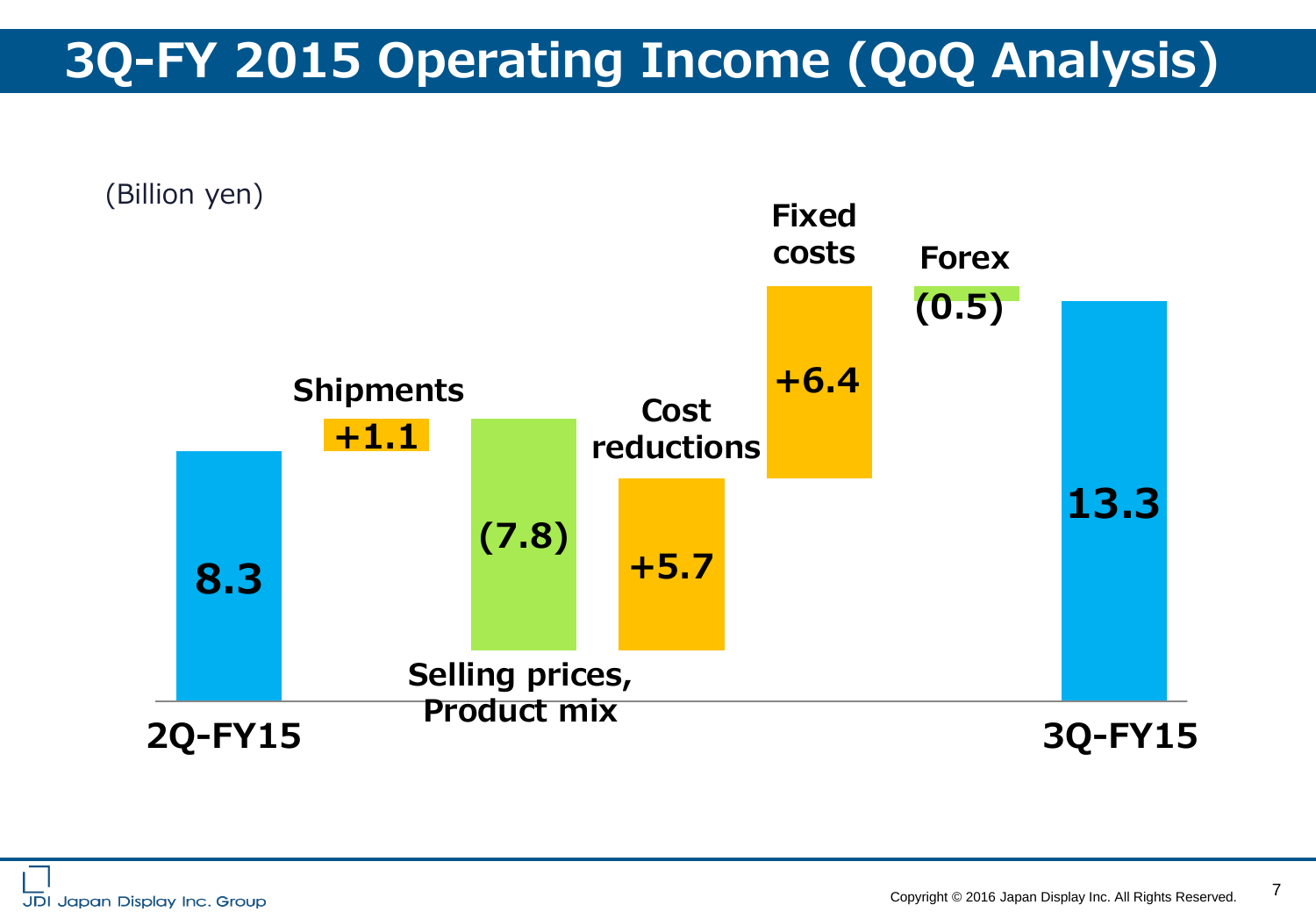# **Balance Sheet**

|                               |         |         | (Billion yen) |
|-------------------------------|---------|---------|---------------|
|                               | 12/2015 | 3/2015  | 12/2014       |
| Cash and deposits             | 120.0   | 94.6    | 89.1          |
| Accounts receivable           | 139.9   | 144.1   | 159.6         |
| Other receivables             | 106.3   | 62.8    | 78.6          |
| Inventories                   | 119.7   | 113.4   | 109.7         |
| <b>Others</b>                 | 23.9    | 21.8    | 26.4          |
| Total current assets          | 509.8   | 436.7   | 463.4         |
| Non-current assets            | 441.4   | 394.9   | 394.8         |
| <b>Total assets</b>           | 951.2   | 831.6   | 858.1         |
| Accounts payable              | 270.8   | 197.1   | 221.2         |
| Interest-bearing debt         | 74.2    | 83.5    | 86.6          |
| Advance payments              | 112.8   | 65.3    | 52.1          |
| Other liabilities             | 88.4    | 83.1    | 92.4          |
| <b>Total liabilities</b>      | 546.3   | 429.0   | 452.2         |
| Total net assets              | 404.9   | 402.6   | 406.0         |
| Shareholders' equity ratio    | 42.4%   | 48.2%   | 47.1%         |
| Net debt to equity ratio      | $-45.7$ | $-11.1$ | $-2.5$        |
| Merchandise and finished good | 17      | 12      | 12            |
| Work in process               | 12      | 21      | 18            |
| Raw materials and supplies    | 7       | 11      | 9             |
| Days in inventory             | 35      | 44      | 39            |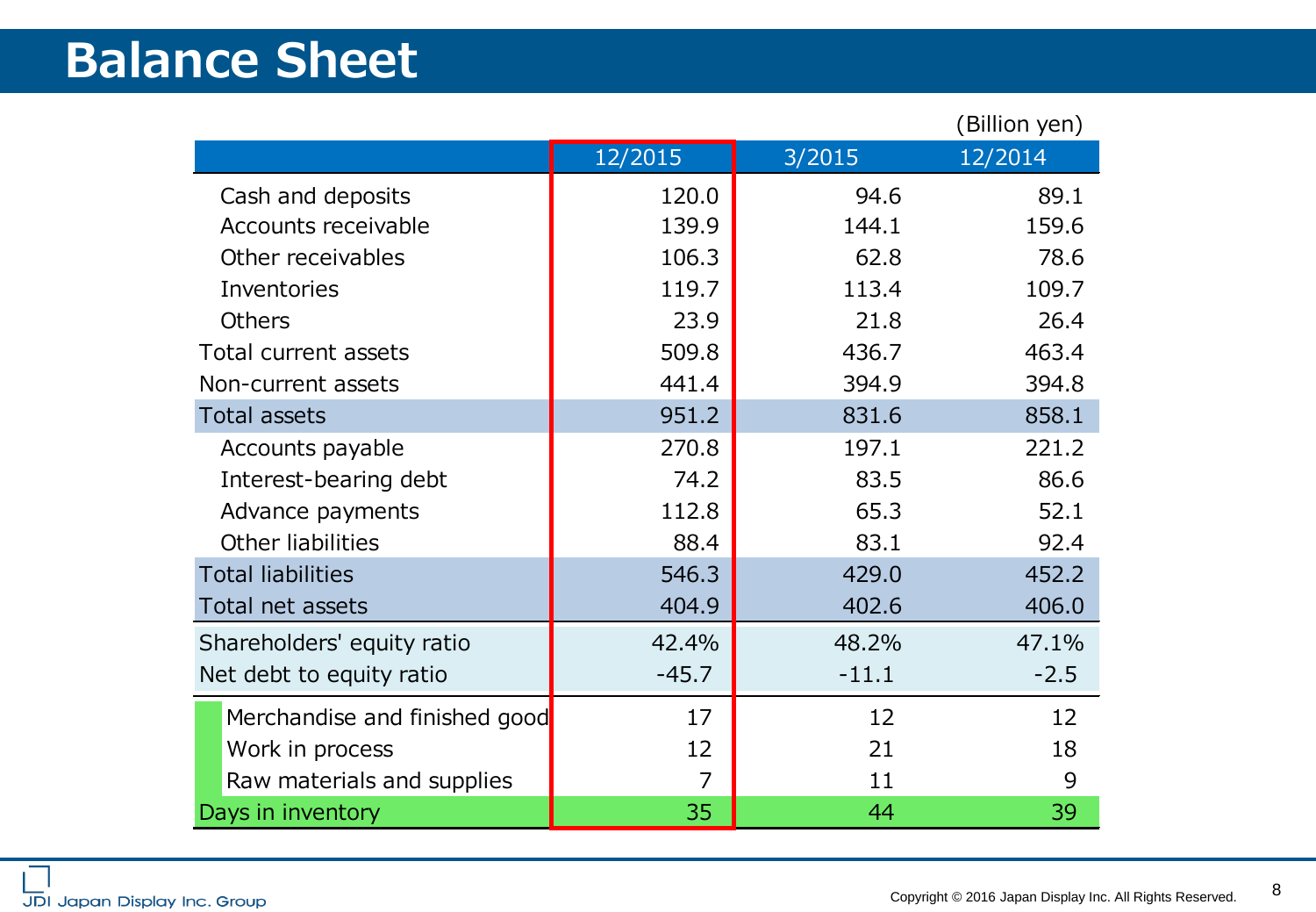# **Cash Flow (9 Mo.)**

|                                        |              |              | (Billion yen)   |
|----------------------------------------|--------------|--------------|-----------------|
|                                        | 9 mo. ended  | 9 mo. ended  | Increase/       |
|                                        | Dec.31, 2015 | Dec.31, 2014 | <b>Decrease</b> |
| Income before income taxes             | 8.8          | (5.2)        | 14.0            |
| Depreciation and amortization          | 60.7         | 52.0         | 8.7             |
| Working capital <sup>(1)</sup>         | 25.9         | (2.4)        | 28.3            |
| Decrease in advance receipts           | 47.5         | (14.8)       | 62.3            |
| Cash flow from operating activities    | 143.9        | 28.5         | 115.4           |
| Acquisitions of property and equipment | (112.3)      | (70.4)       | (41.9)          |
| Cash flow from investing activities    | (108.7)      | (62.4)       | (46.3)          |
| Cash flow from financing activities    | (9.2)        | (20.4)       | 11.2            |
| Ending balance, cash and equivalents   | 120.0        | 89.1         | 30.9            |
| Free cash flow <sup>(2)</sup>          | 35.2         | (34.0        | 69.2            |

Due to earnings growth, higher A/R efficiency etc. 9-month FCF in black at ¥35.2bn. Expect lower FCF in 4Q but full-term goal is finishing black.

- (1) Working capital = Accounts receivable + Inventories + Accounts payable + Other receivables
- (2) Free cash flow = Cash flow from operating activities + Cash flow from investing activities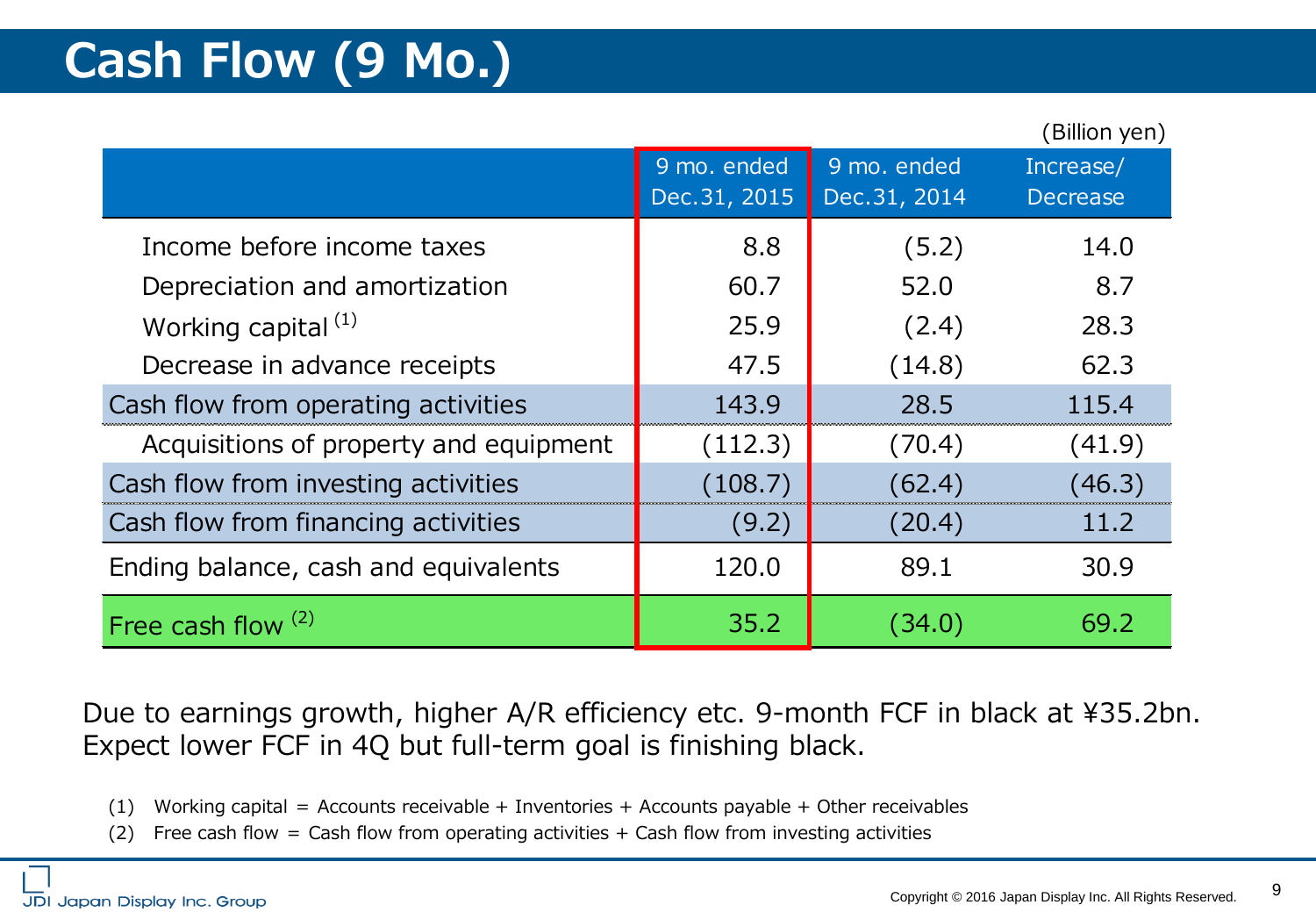# **4Q-FY2015 Financial Forecast**

- Sales: Fall in customer demand likely to lower sales by 38% QoQ.
- Op. income: Pushing further operational cost cuts, but large marginal profit decline from lower sales & higher OLED development R&D costs mean ¥1.9bn loss likely. Full-term: improvement expected.
- Sales recovery & further cost cutting measures underway or under consideration. (Billion Yen)

|                                                                    | <b>Net</b> | Op.           | Dep. & | R&D     | FX rate                 |                 |
|--------------------------------------------------------------------|------------|---------------|--------|---------|-------------------------|-----------------|
|                                                                    | sales      | <i>income</i> | Amort. | expense | $\frac{4}{15}$          |                 |
| 4Q-FY15 (F)                                                        | 190.2      | (1.9)         | 20.3   | 7.5     | 115.0                   |                 |
| $3Q-FY15(A)$                                                       | 305.0      | 13.3          | 20.3   | 3.9     | 121.5                   |                 |
| $4Q-FY14(A)$                                                       | 232.6      | 10.7          | 18.9   | 5.2     | 119.2                   |                 |
| FY 2015 (F)                                                        | 1,003.0    | 22.0          | 81.0   | 24.0    |                         | <b>YoY</b>      |
| FY 2014 (A)                                                        | 769.3      | 5.1           | 70.9   | 16.0    |                         | Net sales: 130% |
| *Forex impact on op. income: Y1 change = approx. +Y100mn / quarter |            |               |        |         | <b>Op. income: 427%</b> |                 |

FY 2015 CAPEX: ¥185.0bn (incl. amount allocated from advance receipts)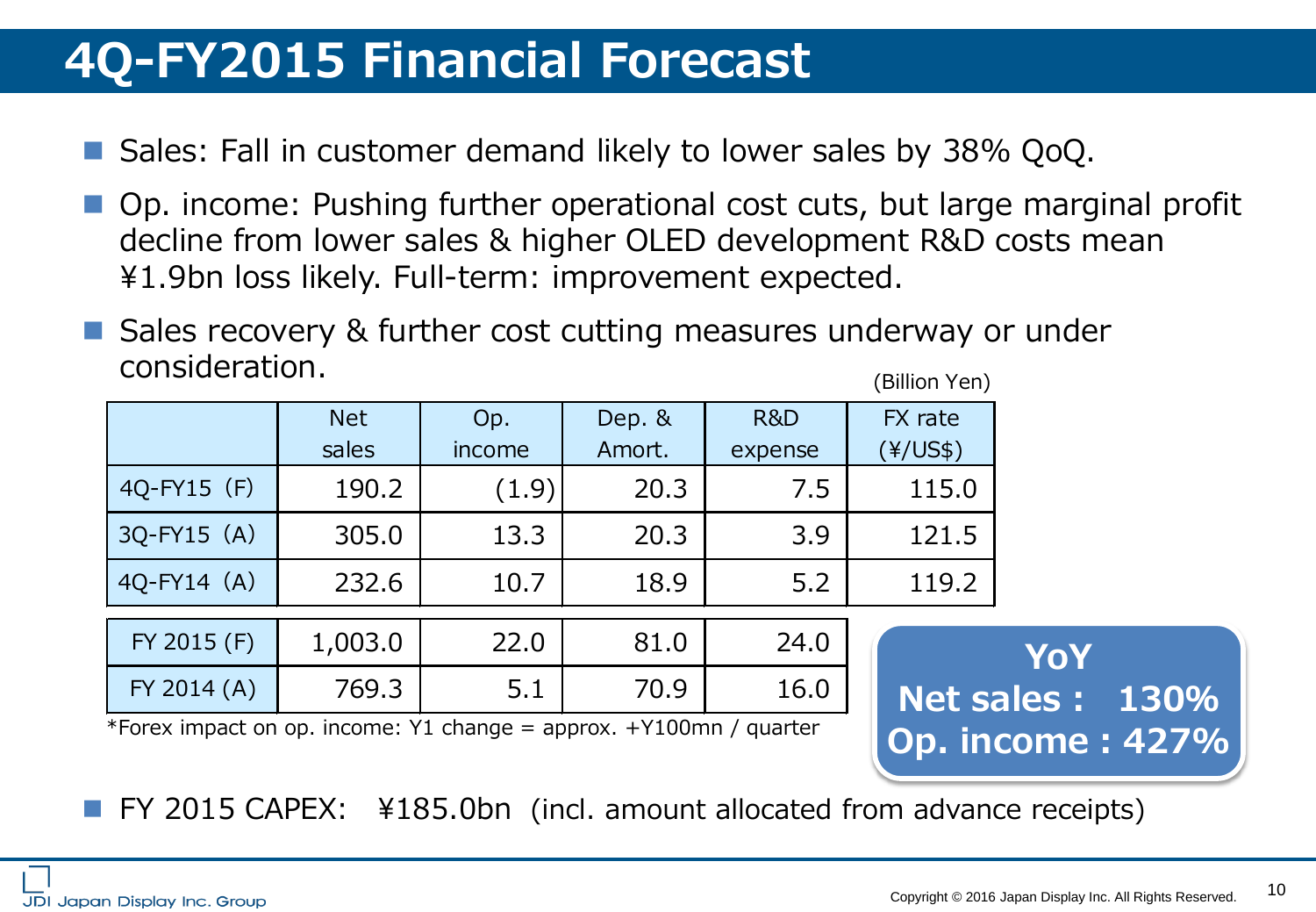# **Market Trends and JDI's Action**

# **Shuji Aruga President and Chief Operating Officer**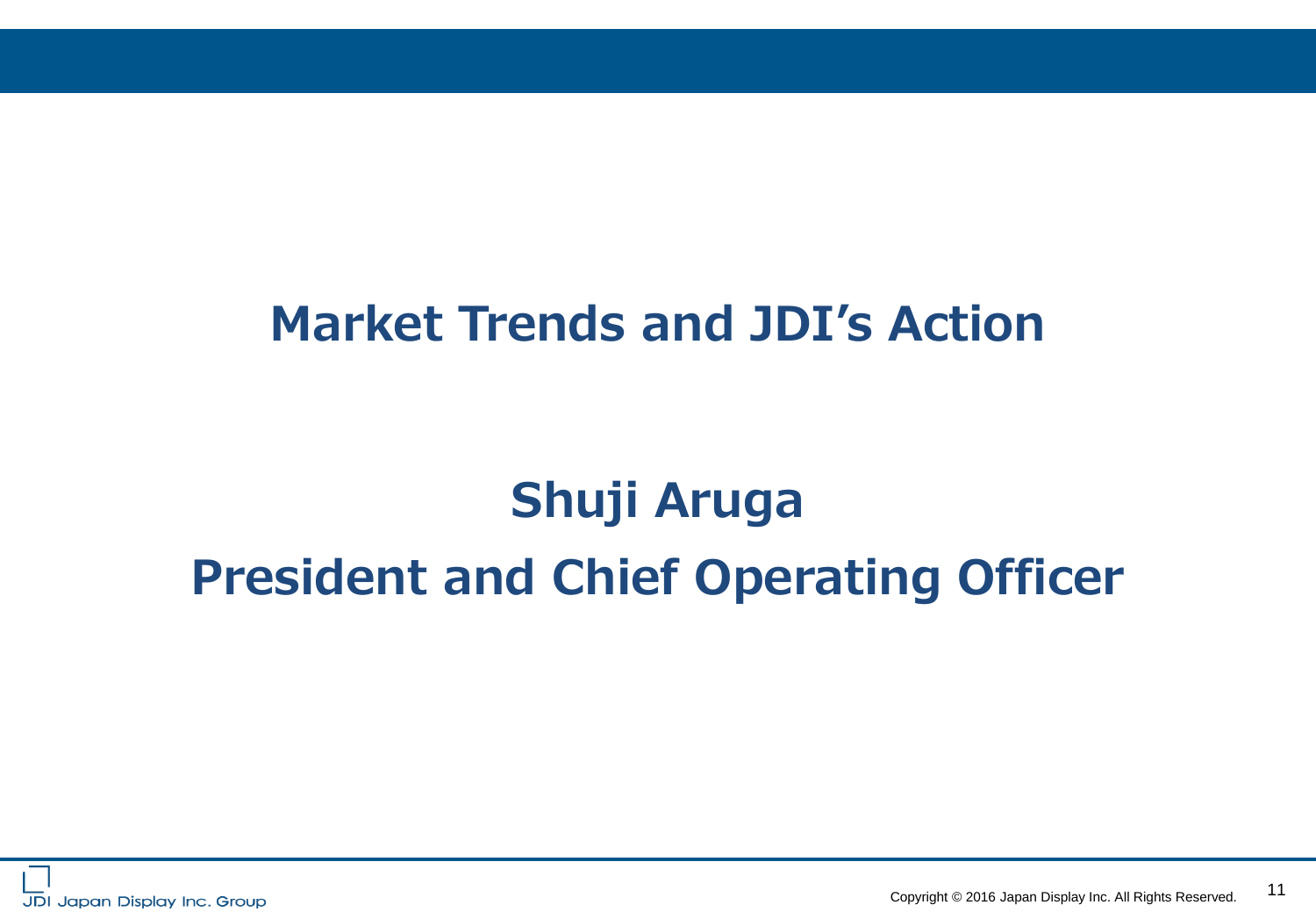### **Quarterly Sales by Product Category and Sales Region**



■ 3Q-FY15 sales to China/other reg. down QoQ due to increased competition. Also, softness in total smartphone mkt. means stagnant sales thru 1Q-FY16 but from 2Q-FY16 aim for recovery.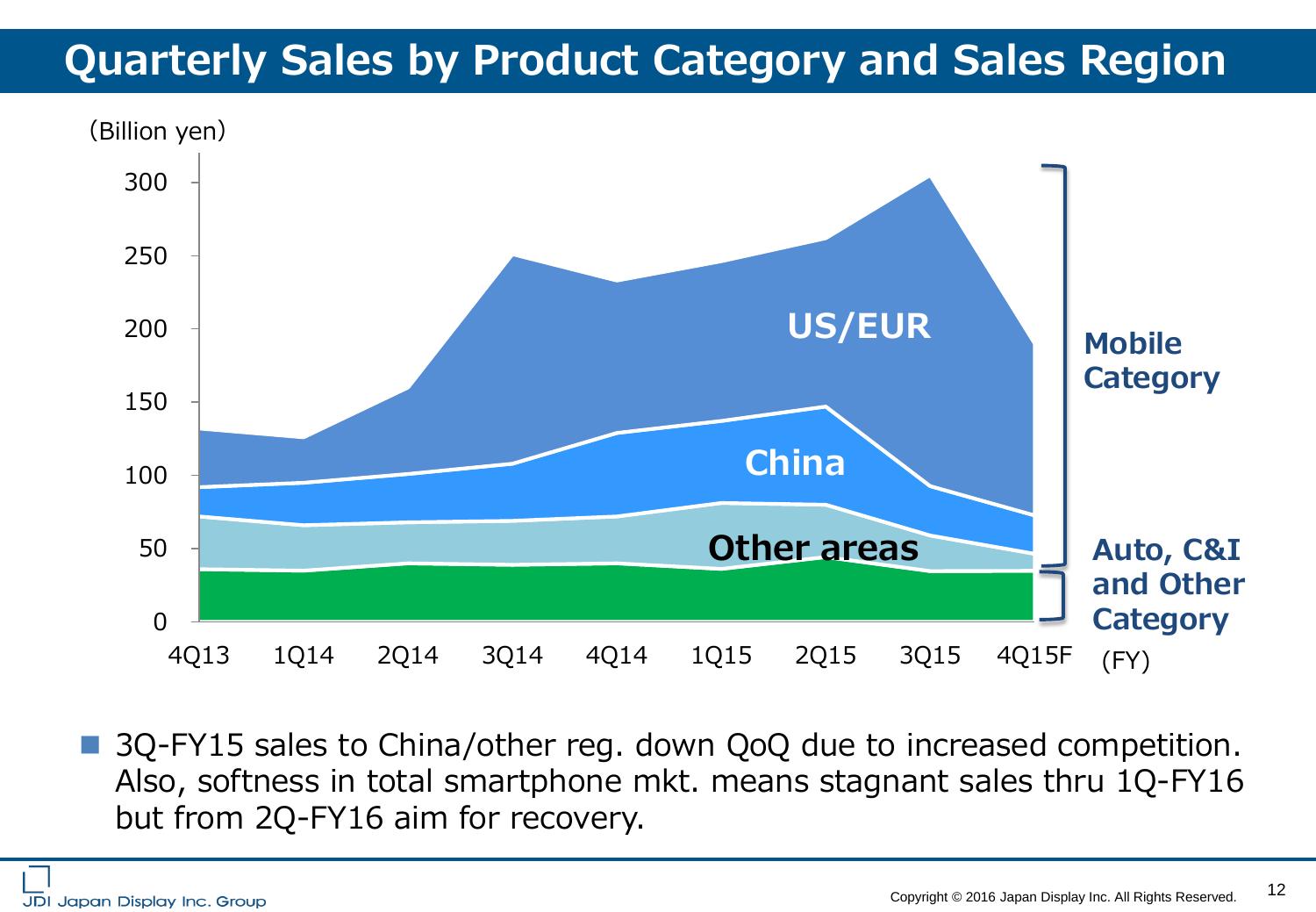### **Sales of Smartphone Displays to China/Asia Customers**



- 3Q15 was in line with forecast but 4Q15 to fall short of our mid-Nov. forecast due to slowdown in smartphone mkt & changes in customerside plans etc.; thus 4Q to be down QoQ.
- Full Gen-2 Pixel Eyes™ shipments to start in 4Q15. Expect Gen-2 shipments to exceed Gen-1 shipments in 1Q16.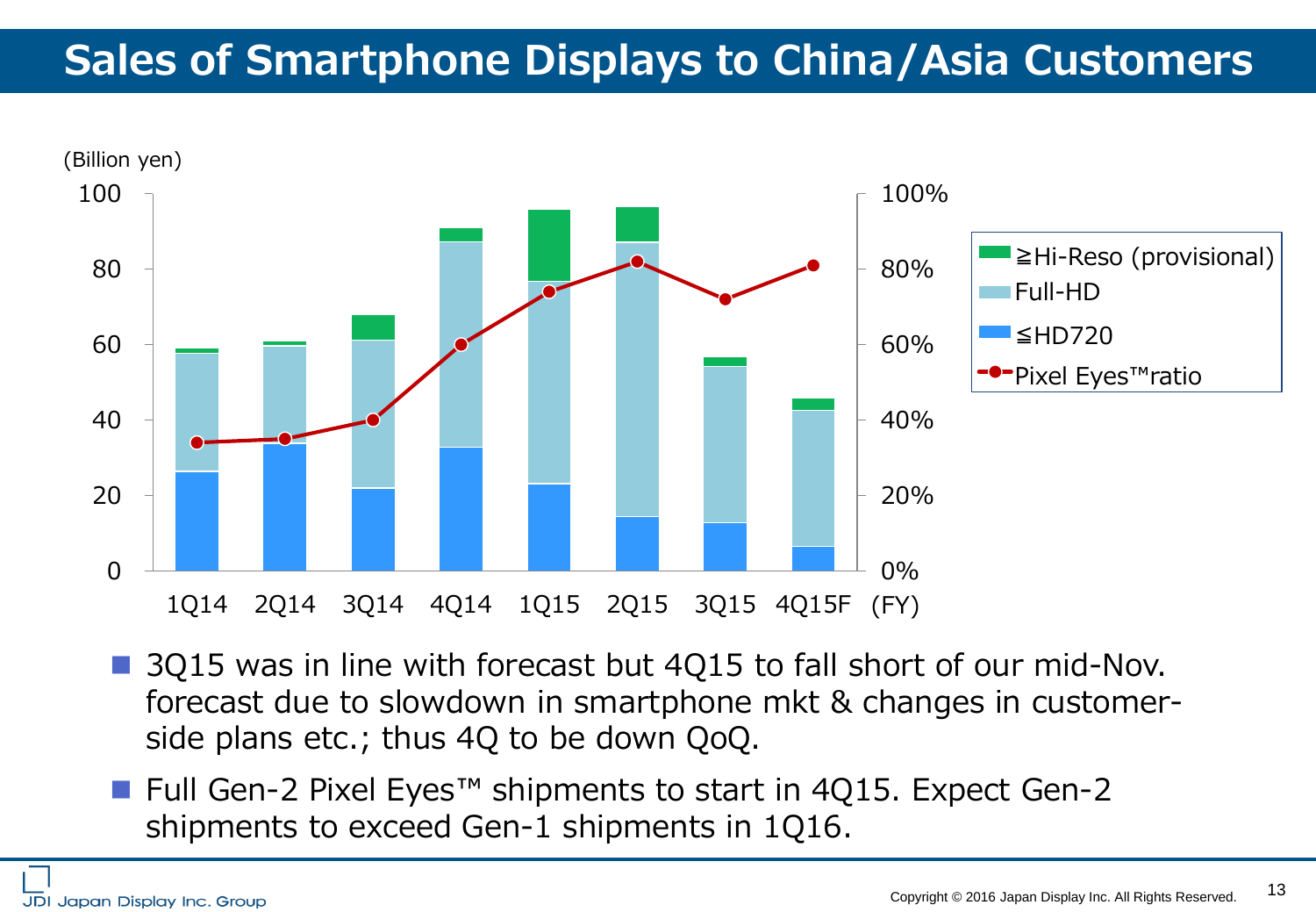#### **Sales Forecast by Resolution and Customer Region**

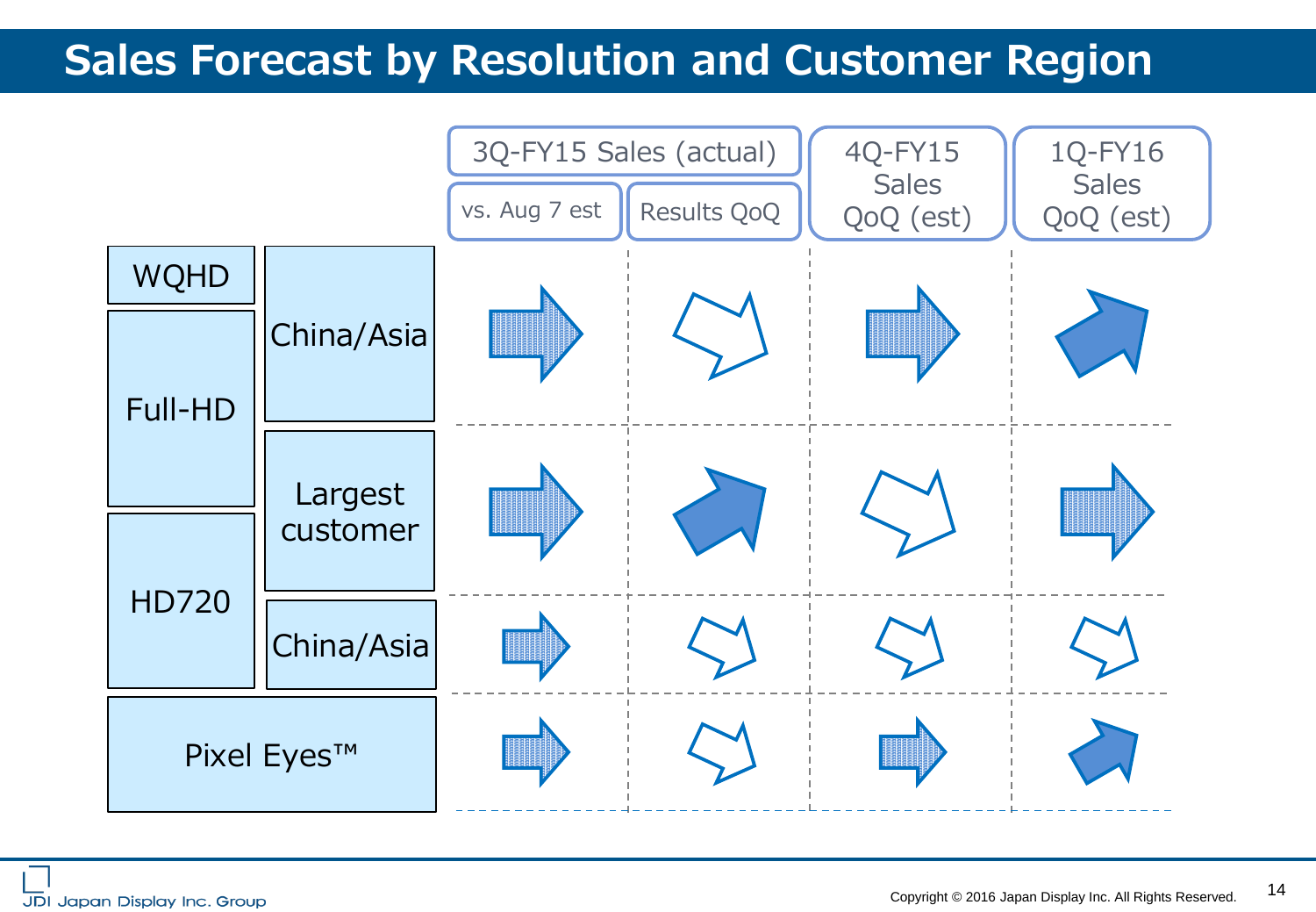### **Vol. Sales of Smartphone Displays in CHN mkt (JDI est)**

- Demand in China smartphone mkt $\rightarrow$  steady vol. sales growth of  $>$ =HD720; 4Q-FY15: Mkt seasonality, China mkt weakness  $\rightarrow$  lower >=HD720 vol. sales.
- JDI 3Q-FY15 shipments down on greater competition with OLED in high price range mkt; med. price range LTPS also lower due to competition.
- Ramping up competitive products to meet goal of FY16 sales recovery.

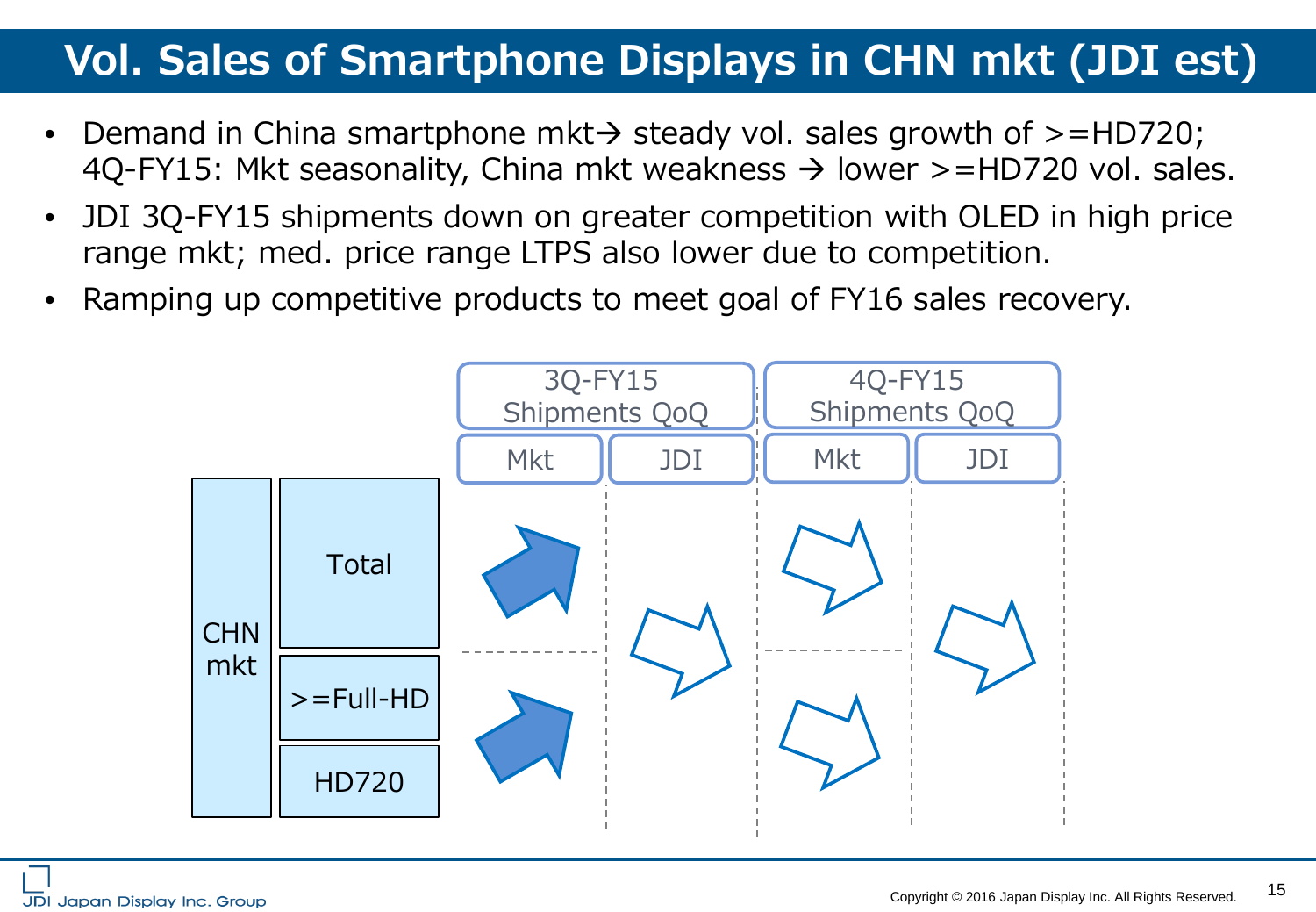# **Road Map Of Products That Can Win Through**

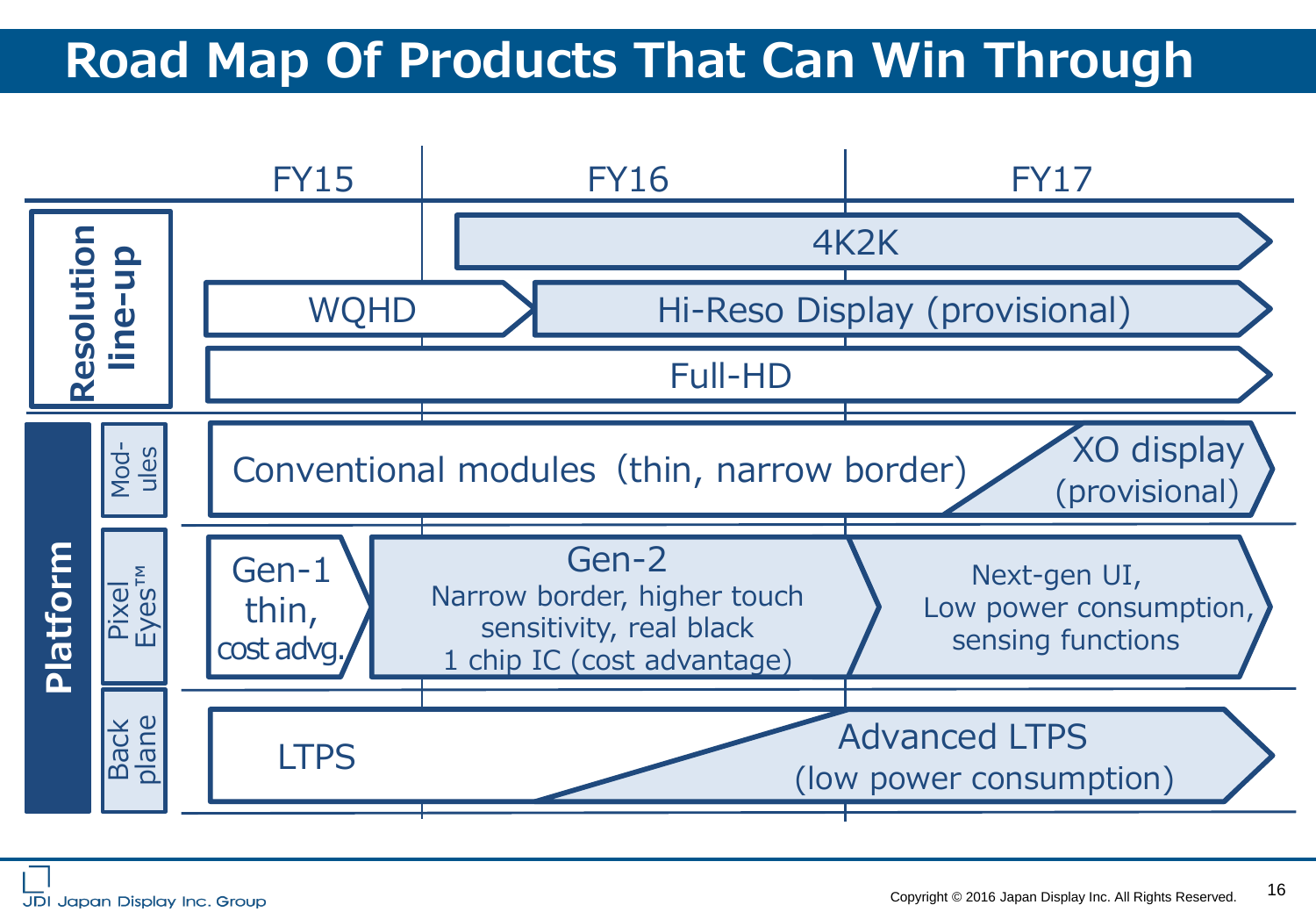# **Progress of Management Reforms & Creating Stable Operating Base**

# **Mitsuru Homma Chairman and Chief Executive Officer**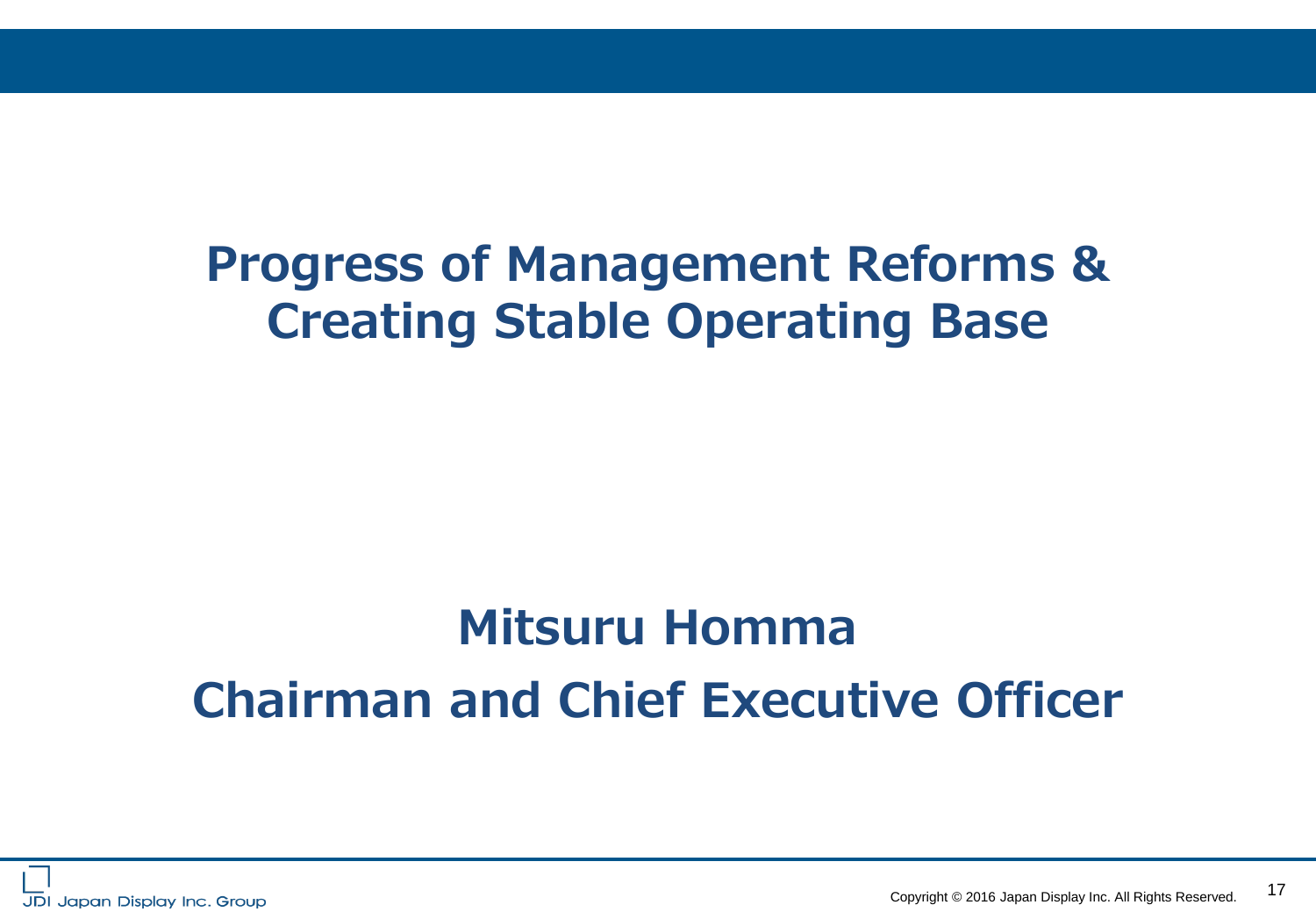## **Management Reform Achievements (1)**

#### **Lower BEP**

Lower mfg cost Lower fixed cost Cut operational losses Reform China operations

#### **Sound cash flow**

Shorten lead times Reduce inventory Shorten A/R days

#### • FY15-4Q break-even fab utilization rate est.: 27 pts lower than FY15-1Q.

• Major boost from cuts in defectives, materials & fixed costs.

• 9-month FCF: in black at ¥35.2bn

#### **Change mindset**

Clarity areas of responsibility Strict adherence to planning Become lean & rational Raise risk awareness CRM

- Division HQ: Run operations via self-mgmt responsibility
- $\bullet$  30 results est = Biz plan achieved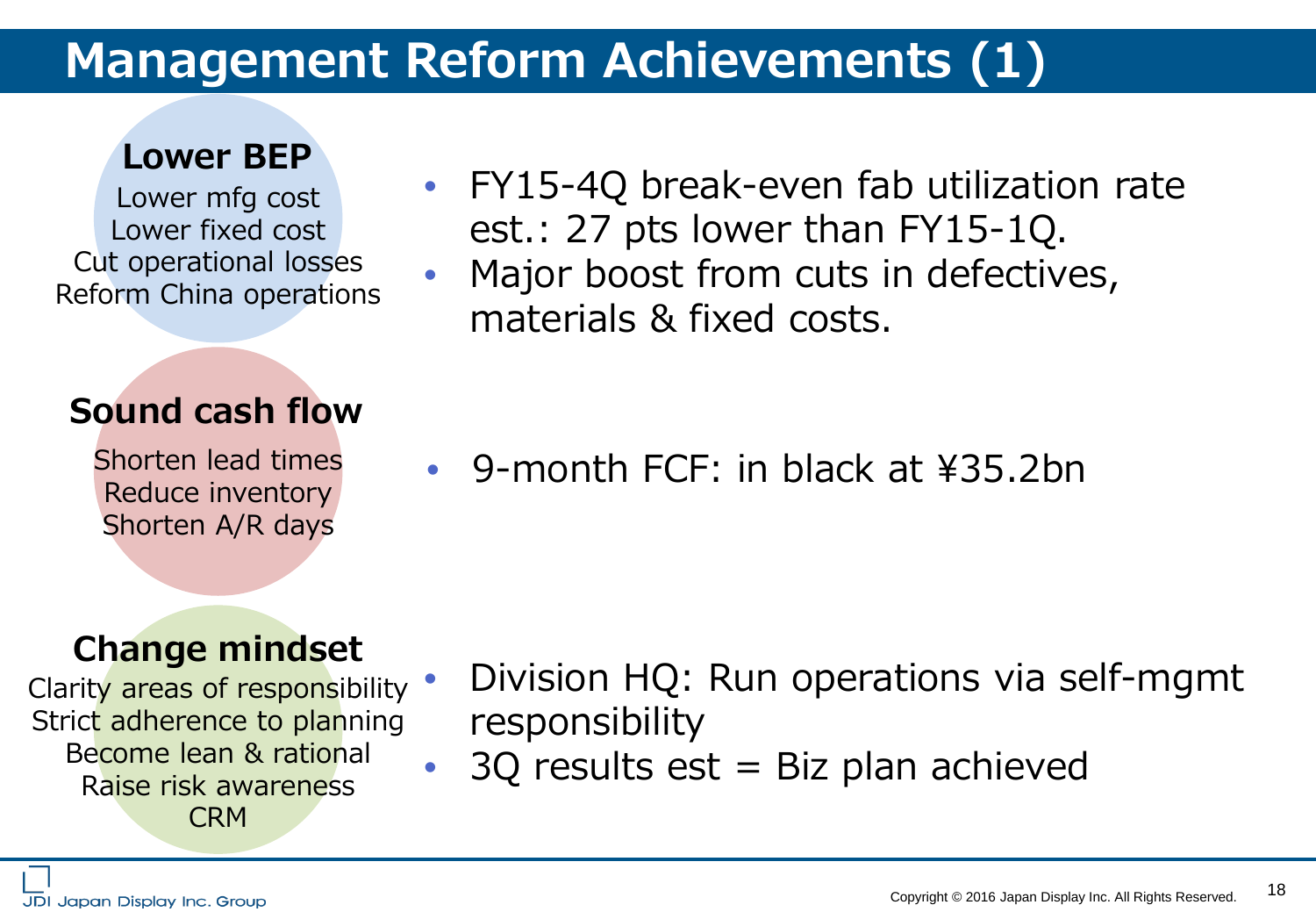# **Management Reform Achievements (2)**

- Lower than planned BEP =>positive op. income impact of  $439.3$ bn in 2H-FY15, ¥45.6bn FY15 full year.
- 4Q: Incr. competition, seasonality, China mkt weakness => big drop in utilization rate likely but improved biz structure to enable a profit; op. income est: -¥1.9bn when OLED ¥3.0bn R&D costs added

#### **Benefits of mgmt. reforms on op. income Break-even fab utilization rate**

#### (bn yen) Sales (bn yen) **305.0** 100% **246.1 261.7**  $300$ **190.2** BEP fab utilization rate rate  $\overline{200}$ 89% 90% Sales 100 utilization  $\Omega$ 1Q Act | 2Q Act | 3Q Act | 4Q Est 80% 78% 75% **OLED additional**  100 10 (bn yen) **R&D: ¥3bn** OP (bn yen) 70% **13.3 2.2 8.3** db **1.1** 62% **2.0** 0 **Act | F4.2**<br>
Act | F4.2 Act **-1.9**  $\Delta$ 60%  $\frac{a}{\alpha}$ ΒEΙ Est **-20.7**  $(10)$ 50%  $(20)$ 1Q 2Q 3Q 4Q 1Q 2Q 3Q 4Q Act Act Act Est If no benefits from mgmt reforms (reduced BEP)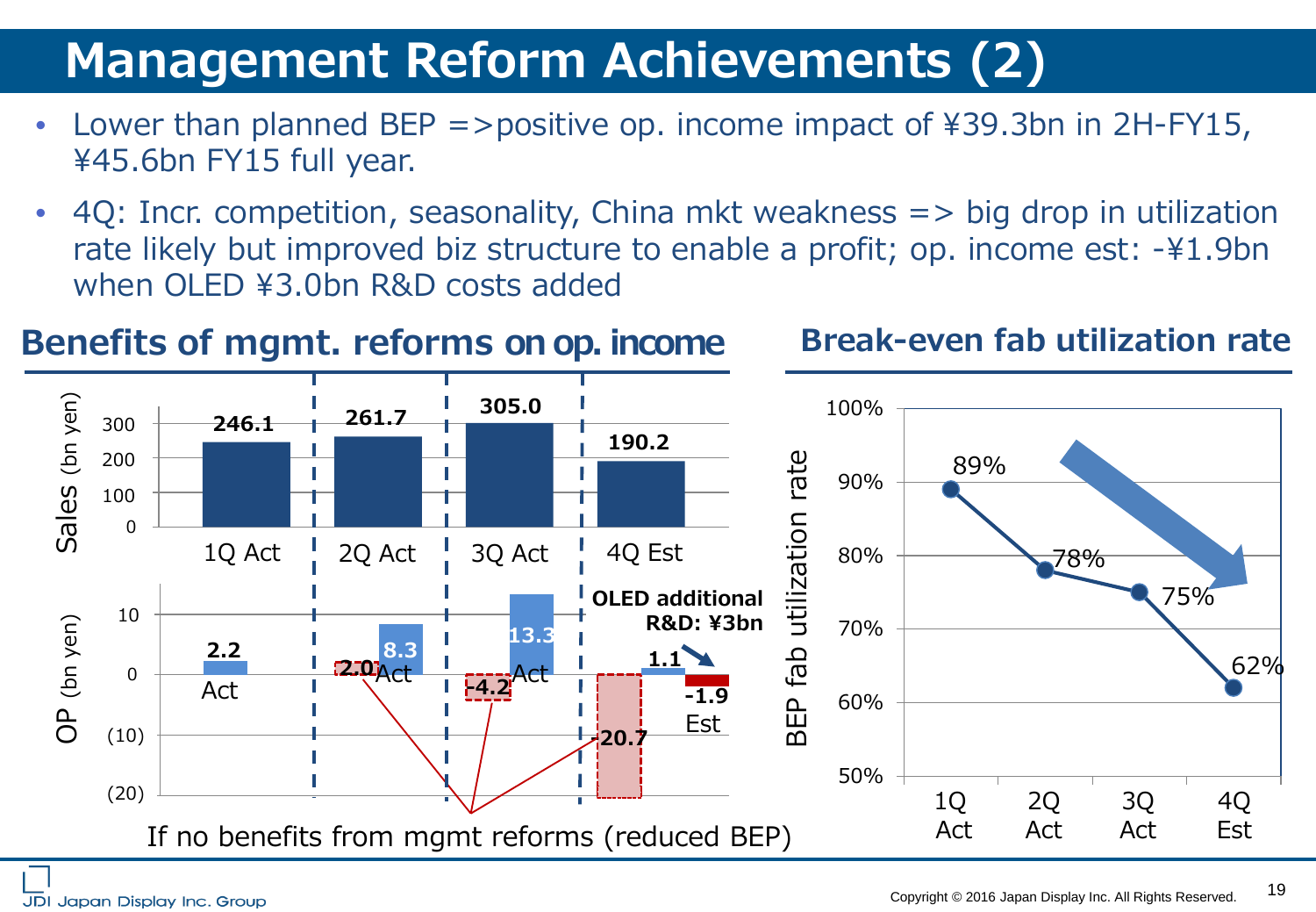